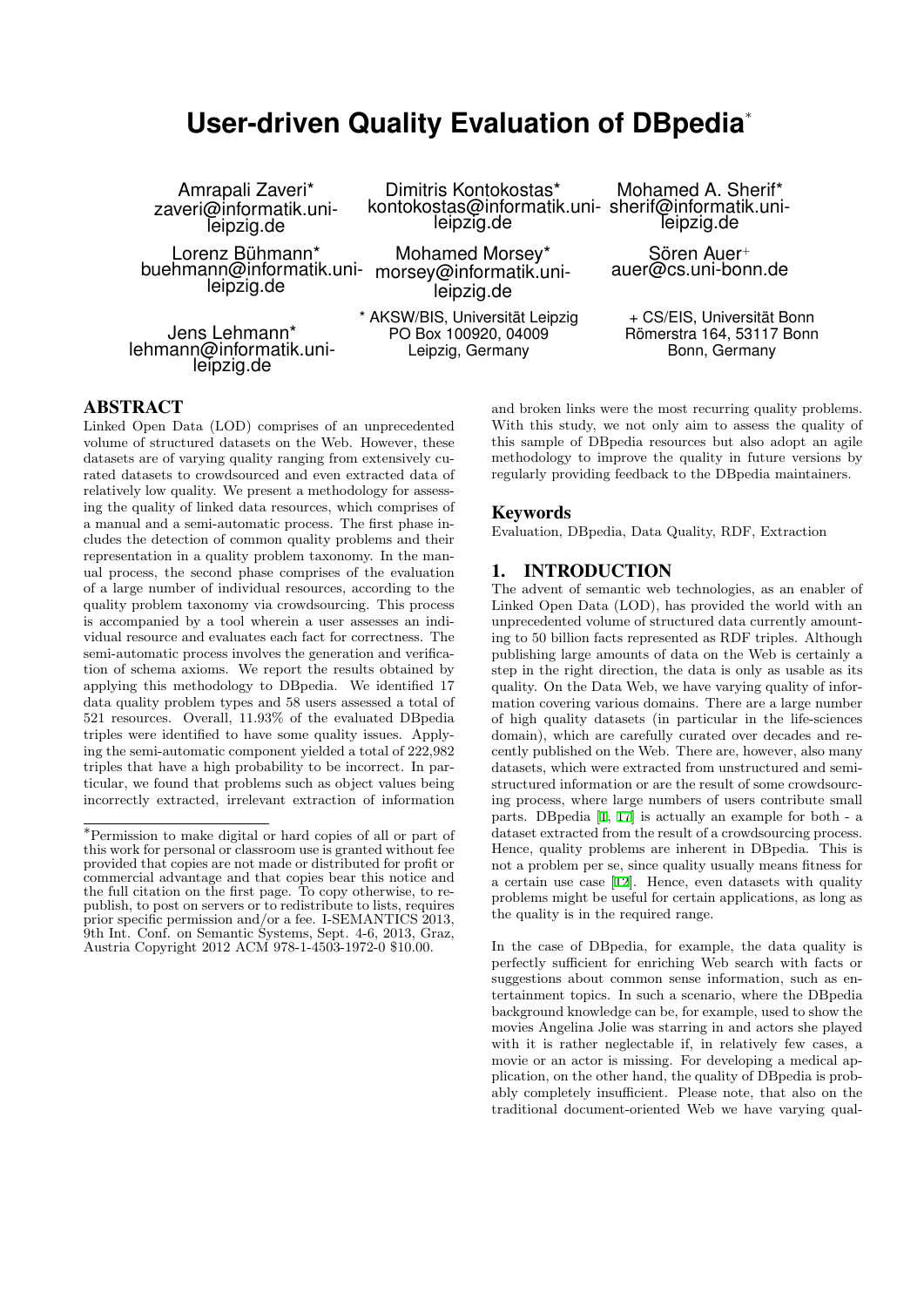ity of the information and still the Web is perceived to be extremely useful by most people. Consequently, a key challenge is to determine the quality of datasets published on the Web and make this quality information explicit. Other than on the document Web where information quality can be only indirectly, (e.g. via page rank, or vaguely) defined, we can have much more concrete and measurable data quality indicators for structured information, such as correctness of facts, adequacy of semantic representation or degree of coverage.

In this paper, we devise a data quality assessment methodology, which comprises of a manual and a semi-automatic process. We empirically assess, based on this methodology, the data quality of one of the major knowledge hubs on the Data Web – DBpedia. The first phase includes the detection of common quality problems and their representation in a comprehensive taxonomy of potential quality problems. In the manual process, the second phase comprises of the evaluation of a large number of individual resources, according to the quality problem taxonomy, using *crowdsourcing* in order to evaluate the type and extent of data quality problems occurring in DBpedia. Here we would like to clarify the use of crowdsource used in this paper. Crowdsourcing involves the creating if HITs (Human Intelligent Tasks), submitting them to a crowdsourcing platform (e.g. Amazon Mechanical Turk<sup>1</sup>) and providing a (financial) reward for each HIT [11]. However, we use the broader-sense of the word as a large-scale problem-solving approach by which a problem is divided into several smaller tasks (assessing the quality of each triple, in this case) that can be independently solved by a large group of people. Each represented fact is evalua[ted](#page-7-3) for correctness by each user and, if found problematic, annotated with one of 17 pre-defined quality criteria. This process is accompanied by a tool wherein a user assesses an individual resource and evaluates each fact for correctness.

The semi-automatic process involves the generation and verification of schema axioms, which yielded a total of 222,982 triples that have a high probability to be incorrect. We find that while a substantial number of problems exists, the overall quality is with a less than 11.93% error rate relatively high. With this study we not only aim to assess the quality of DBpedia but also to adopt a methodology to improve the quality in future versions by regularly providing feedback to the DBpedia maintainers to fix these problems.

Our main contributions are:

- *•* a crowdsourcing based methodology for data quality assessment (Section 2),
- a comprehensive quality issue taxonomy comprising common knowledge extraction problems (Section 3),
- *•* a crowdsou[rcing base](#page-1-0)d data quality assessment tool (Section 4),
- *•* an empirical data quality analysis of the D[Bpedia da](#page-2-0)taset performed using crowdsourcing (Section 5) and
- *•* [a semi-aut](#page-3-0)omated evaluation of data quality problems in DBpedia (Section 5).

We survey related work in Section 6 and conclude with an outlook on future work in Section 7.

### 2. ASSESSMENT METHODOLOGY

<span id="page-1-0"></span>In this section, we describe a generalized methodology for the assessment and subsequ[ent data q](#page-6-0)uality improvement of resources belonging to a [dataset. T](#page-6-1)he assessment methodology we propose is depicted in Figure 1. This methodology consists of the following four steps: 1. Resource selection, 2. Evaluation mode selection, 3. Resource evaluation and 4. Data quality improvement. In the following, we describe these steps in more detail.

*Step I: Resource selection.* In this first step, the resources belonging to a particular dataset are selected. This selection can be performed in three different ways:

- *• Per Class:* select resources belonging to a particular class
- *• Completely random:* a random resource from the dataset

*• Manual:* a resource selected manually from the dataset Choosing resources per class (e.g. animal, sport, place etc.) gives the user the flexibility to choose resources belonging to only those classes she is familiar with. However, when choosing resources from a class, the selection should be made in proportion to the number of instances of that class. Random selection, on the other hand, ensures an unbiased and uniform coverage of the underlying dataset. In the manual selection option, the user is free to select resources with problems that she has perhaps previously identified.

*Step II: Evaluation mode selection.* The assignment of the resources to a person or machine, selected in Step I, can be accomplished in the following three ways:

- *• Manual:* the selected resources are assigned to a person (or group of individuals) who will then proceed to manually evaluate the resources individually.
- *• Semi-automatic:* selected resources are assigned to a semi-automatic tool which performs data quality assessment employing some form of user feedback.
- *• Automatic:* the selected resources are given as input to an automatic tool which performs the quality assessment without any user involvement.

For the semi-automatic evaluation, machine learning can be applied as shown in [4] and provided by the *DL-Learner framework* [16, 19], where the workflow can be as follows: (1) based on the instance data, generate OWL axioms which can also be seen as restrictions<sup>2</sup>, e.g. learn characteristics (irreflexivity, (inverse) functionality, asymmetry) of properties as well as definiti[on](#page-7-4)s and disjointness of classes in the knowledge [base](#page-7-5); [\(2](#page-7-6)) ask queries via SPARQL or a reasoner for violations of theses restrictions, e.g. in case of an irreflexive property, triples where subject and object are the same would indeed violate the characteristic of the irreflexivity. In the automatic case, a possible approach is to check for inconsistencies and other modelling problems as, e.g., described in [18].

<sup>1</sup> http://mturk.com

<sup>2</sup>A local Unique Name Assumption is used therefore, i.e. every named individual is assumed to be different from every other, unless stated explicitely otherwise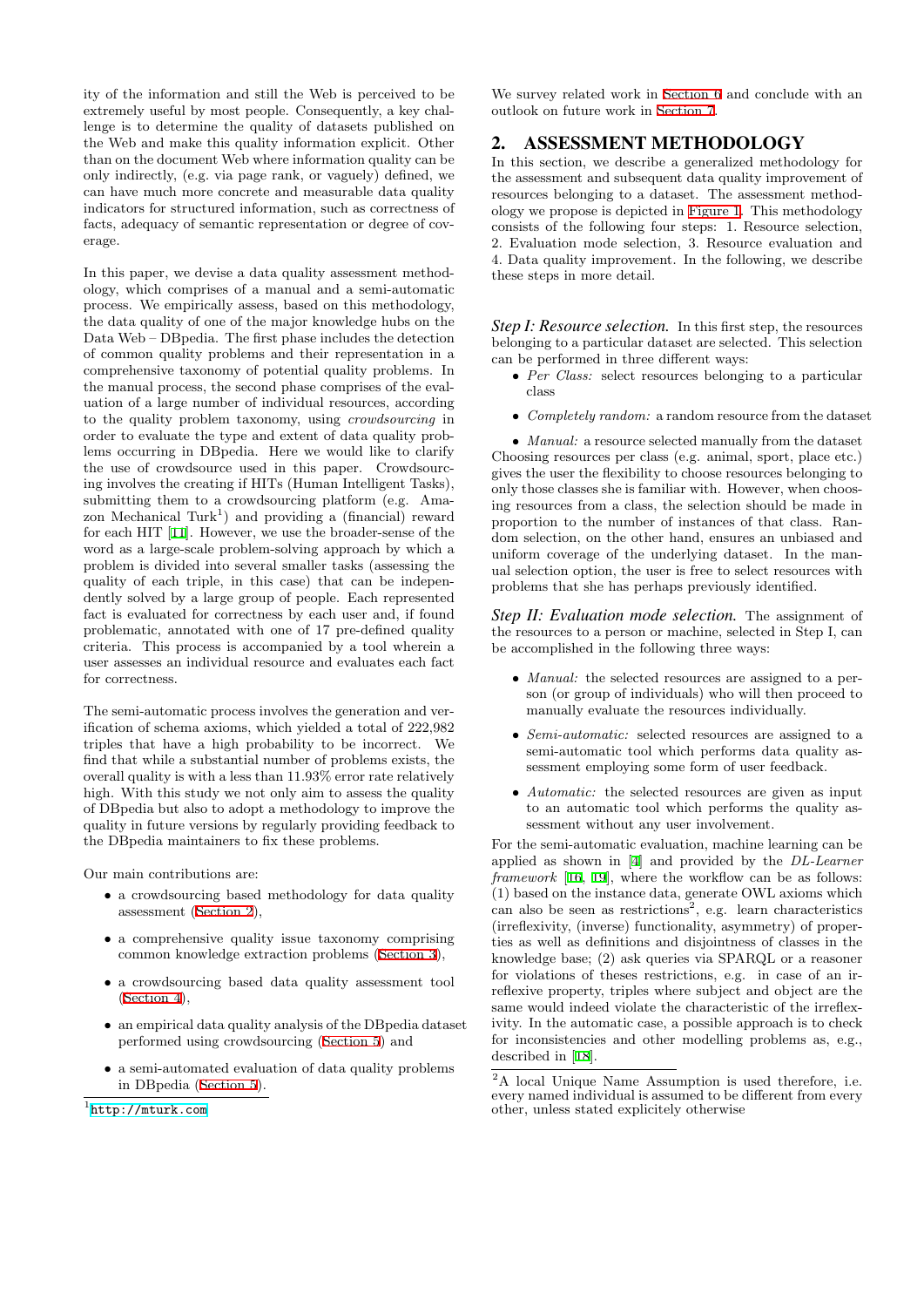

**Figure 1: Workflow of the data quality assessment methodology.**

*Step III: Resource evaluation.* In case of manual assignment of resources, the person (or group of individuals) evaluates each resource individually to detect the potential data quality problems. In order to support this step, a quality assessment tool can be used which allows a user to evaluate each individual triple belonging to a particular resource. If, in case of Step II, the selected resources are assigned to a semi-automatic tool, the tool points to triples likely to be wrong. For example, domain or range problems are identified by the tool and then assigned to a person to verify the correctness of the results.

*Step IV: Data quality improvement.* After the evaluation of resources and identification of potential quality problems, the next step is to improve the data quality. There are at least two ways to perform an improvement:

- *•* Direct: editing the triple, identified to contain the problem, with the correct value
- Indirect: using the Patch Request Ontology<sup>3</sup> [13] which allows gathering user feedbacks about erroneous triples.

### 3. QUALITY PROBLEM TAXONOMY

<span id="page-2-0"></span>A systematic review done in [23] identified a num[ber](#page-7-7) of different data quality dimensions (criteria) applicable to Linked Data. After carrying out an initial data quality assessment on DBpedia (as part of the first phase of the manual assessment methodology cf. Section 5.1), the problems identified were mapped to this list of ide[nti](#page-7-8)fied dimensions. In particular, *Accuracy, Relevancy, Representational-consistency and Interlinking* were identified to be problems affecting a large number of DBpedia resources. Additionally, these dimensions were further divi[ded into cate](#page-4-0)gories and sub-categories. Table 1 gives an overview of these data quality dimensions

along with their categories and sub-categories. We indicate whether the problems are automatically detectable (column D) and fixable (column F). The ones marked with a  $\checkmark$  in column D refer to those categories that can be automatically identified such as invalid datatypes ("1981-01-01T00:00:00 +02:00"^^xsd:gYear), irrelevant properties (dbpprop:image Caption) or dead links. The column F refers to those categories that can be automatically amended, like fixing an invalid datatype ("1981"^^xsd:gYear) or removing triples with irrelevant properties and dead links. If the problem is fixable, we determined whether the problem can be fixed by amending the (i) extraction framework (E), (ii) the mappings wiki (M) or (iii) Wikipedia itself (W). Moreover, the table specifies whether the problems are specific to DBpedia (marked with a  $\vee$ ) or could potentially occur in any RDF dataset. For example, the sub-category *Special template not properly recognized* is a problem that occurs only in DBpedia due to the presence of specific keywords in Wikipedia articles that do not cite any references or resources (e.g. *{{*Unreferenced stub*|*auto=yes*}}*). On the other hand, the problems that are not DBpedia specific can occur in any other datasets. In the following, we provide the quality problem taxonomy and discuss each of the dimensions along with its categories and sub-categories in detail by providing examples.

#### *Accuracy.*

Accuracy is defined as *the extent to which data is correct, that is, the degree to which it correctly represents the real world facts and is also free of error* [23]. We further classify this dimension into the categories (i) object incorrectly extracted, (ii) datatype problems and (iii) implicit relationship between attributes.

*Object incorrectly extracted.* Thi[s ca](#page-7-8)tegory refers to those problems which arise when the object value of a triple is flawed. This may occur when the value is either (i) incorrectly extracted, (ii) incompletely extracted or (iii) the special template in Wikipedia is not recognized:

- *• Object value is incorrectly extracted*, e.g.: dbpedia:Oregon\_Route\_238 dbpprop:map "238.0"^^http://dbpedia.org/datatype/second. This resource about state highway Oregon Route 238 has the incorrect property 'map' with value 238. In Wikipedia the attribute 'map' refers to the image name as the value: map=Oregon Route 238.svg. The DBpedia property only extracted the value 238 from his attribute value and gave it the datatype 'second' as-
- suming it is a time value, which is incorrect.
- *• Object value is incompletely extracted*, e.g.: dbpedia:Dave\_Dobbyn dbpprop:dateOfBirth "3"<sup>^</sup>xsd:integer. In this example, only the day of birth of a person is extracted and mapped to the 'dateofBirth' property when it should have been the entire date i.e. day, month and year. Thus, the object value is not completely extracted.
- *• Special template not properly recognized*, e.g.: dbpedia:328\_Gudrun dbpprop:auto "yes"@en. Certain article classifications in Wikipedia (such as "This article does not cite any references or sources.") are performed via special templates (e.g. *{{*Unreferenced stub*|*auto=yes*}}*). Such templates should be listed on a black-list and omitted by the DBpedia extraction in order to prevent non-meaningful triples.

 $3$ http://141.89.225.43/patchr/ontologies/patchr. ttl#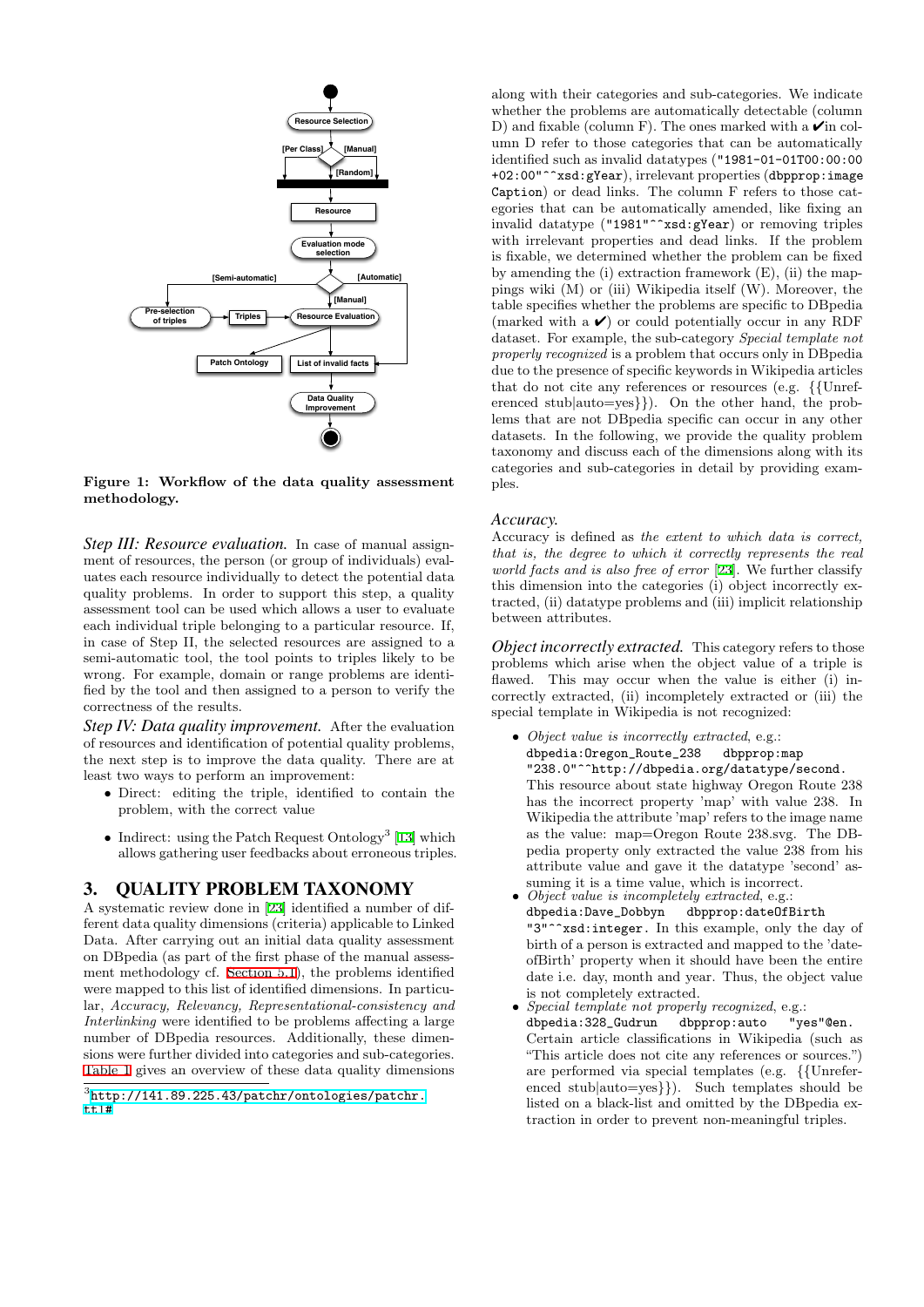*Datatype problems.* This category refers to those triples which are extracted with an incorrect datatype for a typed literal.

*• Datatype incorrectly extracted*, e.g.: dbpedia:Stephen\_Fry dbpedia-owl:activeYears-StartYear "1981-01-01T00:00:00+02:00"^^xsd:gYear. In this case, the DBpedia ontology datatype property activeYearsStartYear has xsd:gYear as range. Although the datatype declaration is correct, it is formatted as xsd:dateTime. The expected value is "1981"^^ xsd:gYear.

*Implicit relationship between attributes.* This category of problems may arise due to (i) representation of one fact in several attributes, (ii) several facts encoded in one attribute or (iii) an attribute value computed from another attribute value in Wikipedia.

- *• One fact is encoded in several attributes*, e.g.: dbpedia:Barlinek dbpprop:postalCodeType "Postal code"@en. In this example, the value of the postal code of the town of Barlinek is encoded in two attributes 'postal code type = Postal code' and 'postal $code = 74-320'$ . DB pedia extracts both these attributes separately instead of combining them together to produce one triple, such as: dbpedia:Barlinek<br>dbpprop:postalCode "74-320"@en. dbpprop:postalCode
- *• Several facts are encoded in one attribute*, e.g.: dbpedia:Picathartes dbpedia-owl:synonym "Galgulus Wagler, 1827 (non Brisson, 1760: preoccupied)"@en. In this example, even though the triple is not incorrect, it contains two pieces of information. Only the first word is the synonym, the rest of the value is a reference to that synonym. In Wikipedia, this fact is represented as ""synonyms = "Galgulus" *⟨small⟩* Wagler, 1827 ("non" [[Mathurin Jacques Brisson*|*Brisson]], 1760: [[Coracias*|*preoccupied]])/*⟨/small⟩*"". The DBpedia framework should ideally recognize this and separate these facts into several triples.
- *• Attribute value computed from another attribute value*, e.g.:

dbpedia:Barlinek dbpprop:populationDensityKm "auto"@en. In Wikipedia, this attribute is represented as "population density  $km2 = auto$ ". The word "auto" is an indication in Wikipedia that the value associated to that attribute should be computed "automatically". In this case, the population density is computed automatically by dividing the population by area.

#### *Relevancy.*

Relevancy refers to *the provision of information which is in accordance with the task at hand and important to the users' query* [23]. The only category *Irrelevant information extracted* of this dimension can be further sub-divided into the following sub-categories: (i) extraction of attributes containing layout information, (ii) image related information, (iii) redundant attribute values and (iv) other irrelevant information.

*• Extraction of attributes containing layout information*, e.g.:

dbpedia:Lalsyri dbpprop:pushpinLabelPosition

"bottom"@en. Information related to layout of a page in Wikipedia, such as the position of the label on a pushpin map relative to the pushpin coordinate marker, in this example specified as "bottom", is irrelevant when extracted in DBpedia.

*• Image related information*, e.g.:

dbpedia:Three-banded\_Plover dbpprop:imageCaption "At Masai Mara National Reserve, Kenya"@en. Extraction of an image caption or name of the image is irrelevant in DBpedia as the image is not displayed for any DBpedia resource.

*• Redundant attributes value*, e.g.:

The resource dbpedia:Niedersimmental\_ District contains the redundant properties dbpedia-owl:thumbnail, foaf:depiction, dbpprop:imageMap with the same value "Karte Bezirk Niedersimmental 2007.png" as the object.

*• Other irrelevant information*, e.g.: dbpedia:IBM\_Personal\_Computer dbpedia:Template:Infobox\_information\_appliance "type"@en. Information regarding a templates infobox information, in this case, with an object value as "type" is completely irrelevant.

### *Representational-consistency.*

Representational-consistency is defined as *the degree to which the format and structure of information conforms to previously returned information and other datasets.* [23] and has the following category:

*• Representation of number values*, e.g.: dbpedia:Drei\_Flsse\_Stadion dbpprop:seating Capacity "20"^^xsd:integer. In Wikipe[dia](#page-7-8), the seating capacity for this stadium has the value "20.000", but in DBpedia the value displayed is only 20. This is because the value is inconsistently represented with a dot after the first two decimal places instead of a comma.

### *Interlinking.*

Interlinking is defined as *the degree to which entities that represent the same concept are linked to each other* [23]. This type of problem is recorded when links to external websites or external data sources are either incorrect, do not show any information or are expired. We further classify this dimension into the following categories:

- *• External websites:* Wikipedia usually contai[ns l](#page-7-8)inks to external web pages such as, for example, the home page of a company or a music band. It may happen that these links are either incorrect, do not work or are unavailable.
- *• Interlinks with other datasets:* Linked Data mandates interlinks between datasets. These links can either be incorrectly mapped or may not contain useful information. These problems are recorded in the following sub-categories: 1. links to Wikimedia, 2. links to Freebase, 3. links to Geospecies, 4. links generated via Flickr wrapper.

# 4. A CROWDSOURCING QUALITY ASSESS-MENT TOOL

In order to assist several users in assessing the quality of a resource, we developed the *TripleCheckMate* tool<sup>4</sup> aligned

<span id="page-3-0"></span> $^4$ available at <code>http://github.com/AKSW/TripleCheckMate</code>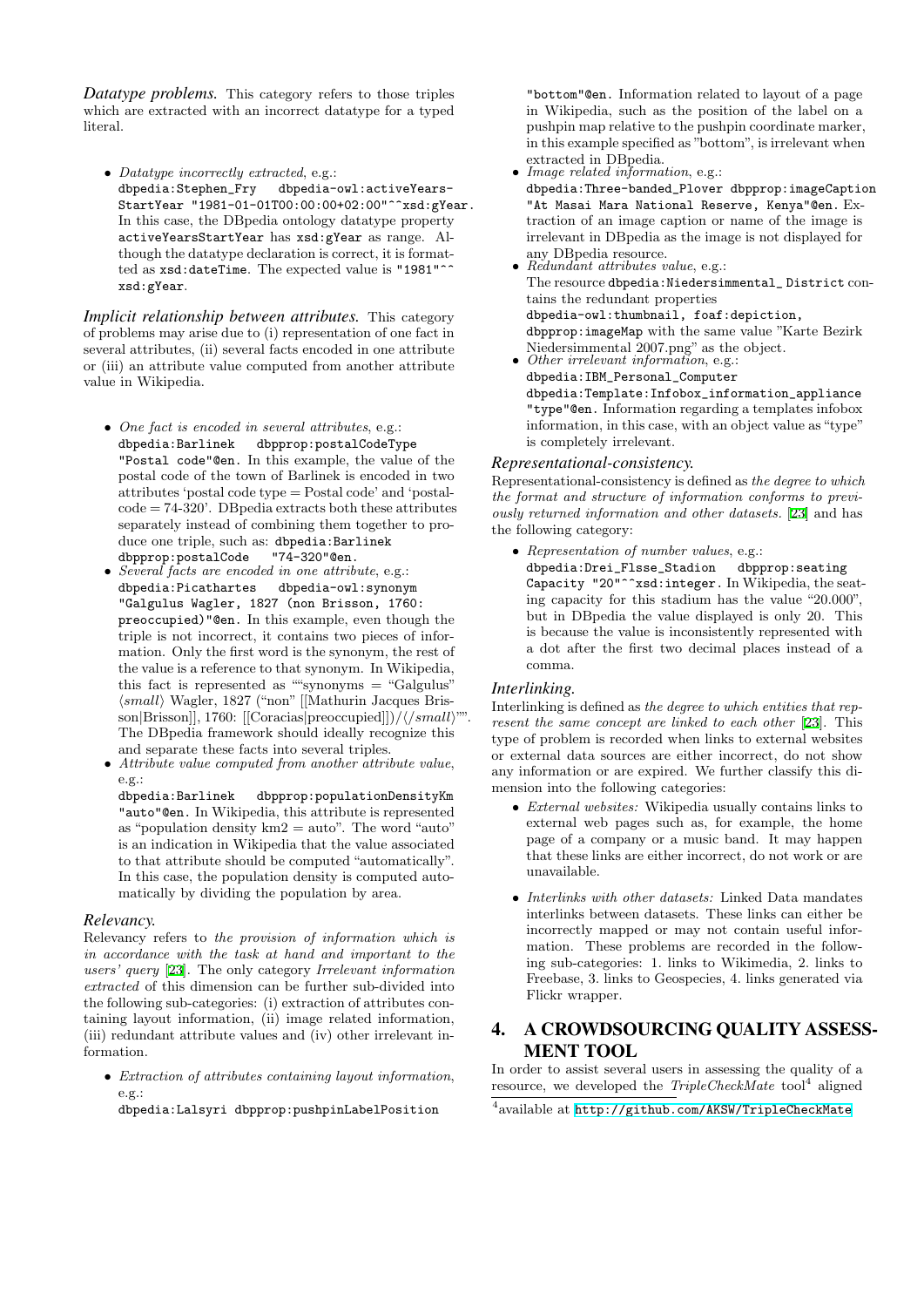| Dimension        | Category                 | Sub-category                                           | D                               | F                        | <b>DB</b> pedia          |
|------------------|--------------------------|--------------------------------------------------------|---------------------------------|--------------------------|--------------------------|
|                  |                          |                                                        |                                 |                          | specific                 |
|                  | Triple                   | Object value is incompletely extracted                 | $\hspace{0.1mm}-\hspace{0.1mm}$ | E                        | -                        |
|                  | incorrectly              | Object value is incompletely extracted                 | $\hspace{0.1mm}-\hspace{0.1mm}$ | E.                       | -                        |
|                  | extracted                | Special template not properly recognised               | ✓                               | E.                       | ✓                        |
| Accuracy         | Datatype problems        | Datatype incorrectly extracted                         | ⊽                               | E                        | $\overline{\phantom{a}}$ |
|                  | Implicit                 | One fact encoded in several attributes                 |                                 | м                        | ✓                        |
|                  | relationship             | Several facts encoded in one attribute                 |                                 | E                        | -                        |
|                  | between                  | Attribute value computed from another attribute value  | $\hspace{0.1mm}-\hspace{0.1mm}$ | $E +$                    | ✓                        |
|                  | attributes               |                                                        |                                 | M                        |                          |
| Relevancy        | Irrelevant               | Extraction of attributes containing layout information | V                               | E.                       | v                        |
|                  | information              | Redundant attribute values                             | ✓                               | $\overline{\phantom{a}}$ |                          |
|                  | extracted                | Image related information                              | ⊽                               | E                        | ✓                        |
|                  |                          | Other irrelevant information                           | ✓                               | E                        | -                        |
| Represensati-    | Representation of number | Inconsistency in representation of number values       | V                               | $\overline{\text{W}}$    |                          |
| onal-Consistency | values                   |                                                        |                                 |                          |                          |
| Interlinking     | External links           | External websites                                      | ✓                               | W                        | -                        |
|                  |                          | Links to Wikimedia                                     | v                               | E                        | -                        |
|                  | Interlinks with          | Links to Freebase                                      | ✓                               | E                        | -                        |
|                  | other datasets           | Links to Geospecies                                    | ✓                               | Ε                        | -                        |
|                  |                          | Links generated via Flickr wrapper                     | ✓                               | E                        | -                        |

**Table 1: Data quality dimensions, categories and sub-categories identified in the DBpedia resources. Detectable (column D) means problem detection can be automised. Fixable (column F) means the issue is solvable by amending either the extraction framework (E), the mappings wiki (M) or Wikipedia (W). The last column marks the dataset specific subcategories.**

with the methodology described in Section 2, in particular with Steps  $1 - 3$ . To use the tool, the user is required to authenticate herself, which not only prevents spam but also helps in keeping track of her evaluations. After authenticating herself, she proceeds with the selection of a resource (Step 1). She is provided with thr[ee options](#page-1-0): (i)*per class*, (ii)*completely random* and (iii)*manual* (as described in Step I of the assessment methodology).

After selecting a resource, the user is presented with a table showing each triple belonging to that resource on a single row. Step 2 involves the user evaluating each triple and checking whether it contains a data quality problem. The link to the original Wikipedia page for the chosen resource is provided on top of the page which facilitates the user to check against the original values. If the triple contains a problem, she checks the box is wrong. Moreover, she is provided with a taxonomy of pre-defined data quality problems where she assigns each incorrect triple to a problem. If the detected problem does not match any of the existing types, she has the option to provide a new type and extend the taxonomy. After evaluating one resource, the user saves the evaluation and proceeds to choosing another random resource and follow the same procedure.

Another important feature of the tool is to allow measuring of inter-rater agreements. That is, when a user selects a random method (*Any* or *Class*) to choose a resource, there is a 50% probability that she is presented with a resource that was already evaluated by another user. This probability as well as the number of evaluations per resource is configurable. Allowing many users evaluating a single resource not only helps to determine whether incorrect triples are recognized correctly but also to determine incorrect evaluations (e.g. incorrect classification of problem type or marking correct triples as incorrect), especially when crowdsourcing the quality assessment of resources. One important feature of the tool is that although it was built for DBpedia, it is parametrizable to accept any endpoint and, with very few adjustments in the database back-end (i.e. ontology classes

<span id="page-4-1"></span>and problem types) one could use it for any Linked Data dataset (open or closed).

# 5. EVALUATION OF DBPEDIA DATA QUAL-ITY

# 5.1 Evaluation Methodology

### *Manual Methodology*

We performed the assessment of the quality of DBpedia in two phases: *Phase I: Problem detection and creation of taxonomy* and *Phase II: Evaluation via crowdsourcing*.

<span id="page-4-0"></span>*Phase I: Creation of quality problem taxonomy.* In the first phase, two researchers independently assessed the quality of 20 DBpedia resources each. During this phase an initial list of data quality problems, that occurred in each resource, was identified. These identified problems were mapped to the different quality dimensions from [23]. After analyzing the root cause of these problems, a refinement of the quality dimensions was done to obtain a finer classification of the dimensions. This classification of the dimensions into subcategories resulted in a total of 17 types of data quality problems (cf. Table 1) as described in [Sec](#page-7-8)tion 3.

*Phase II: Crowdsourcing quality assessment.* In the second phase, we crowdsourced the quality evaluation wherein we invited researchers who are familiar with RDF to use the TripleCheckMate to[ol](#page-4-1) (described in Section 4)[.](#page-2-0) First, each user after authenticating oneself, chooses a resource by one of three options mentioned in Section 2. Thereafter, the extracted facts about that resource are shown to the user. The user then looks at each individual fact and records whether it contains a data quality problem a[nd maps](#page-3-0) it to the type of quality problem.

### *Semi-automatic Methodology*

We applied the semi-automatic method (cf. Section 2), which consists of two steps: (1) the generation of a particular set of schema axioms for all properties in DBpedia and (2) the manual verification of the axioms.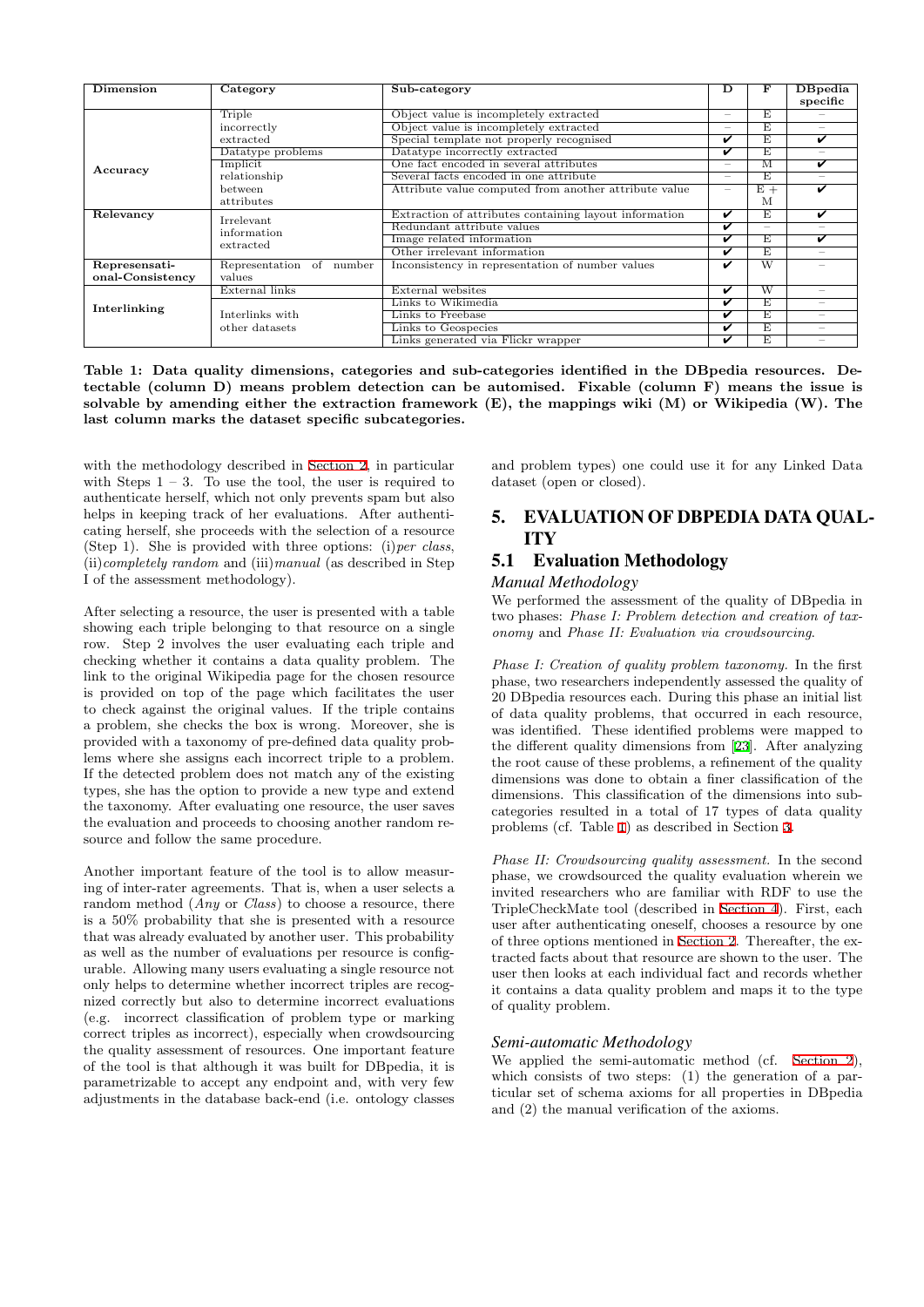*Step I: Automatic creation of an extended schema.* In this step, the enrichment functionality of DL-Learner [4] for SPARQL endpoints was applied. Thereby for all properties in DBpedia, axioms expressing the (inverse) functional, irreflexive and asymmetric characteristic were generated, with a minimum confidence value of 0.95. For example, for the property dbpedia-owl:firstWin, which is a relatio[n](#page-7-4) between Formula One racers and grand prix, axioms for all four mentioned types were generated: Each Formula One racer has only one first win in his career (functional), each grand prix can only be won by one Formula One racer (inverse functional). It is not possible to use the property

dbpedia-owl:firstWin in both directions (asymmetric), and the property is also irreflexive.

*Step II: Manual evaluation of the generated axioms.* In the second step, we used at most 100 random axioms per axiom type and manually verified whether this axiom is appropriate. To focus on possible data quality problems, we restricted the evaluation data to axioms where at least one violation can be found in the knowledge base. Furthermore, we tried to facilitate the evaluation by taking also the target context into account, i.e. if it exists we consider the definition, domain and range as well as one random sample for a violation. When evaluating the inverse functionality for the property dbpedia-owl:firstWin, we can therefore make use of the following additional information:

```
Domain: dbpedia-owl: FormulaOneRacer Range: dbpedia-
    owl : GrandPrix
Sample Violation :
 dbpedia : Fernando_Alonso dbpedia - owl : firstWin dbpedia
      :2003 _Hungarian_Grand_Prix .
 dbpedia : WikiProject_Formula_One dbpedia - owl : firstWin
       dbpedia :2003 _Hungarian_Grand_Prix .
```
# 5.2 Evaluation Results

### *Manual Methodology.*

An overview of the evaluation results is shown in Table  $2^5$ . Overall, only 16.5% of all resources were not affected by any problems. On average, there were 5.69 problems per resource and 2.24 problems excluding errors in the *dbprop namespace*<sup>6</sup> [17]. While the vast majority of resources have problems, it should also be remarked that each [resourc](#page-5-0)e has 47.19 triples on average, which is higher than in most other LOD datasets. The tool was configured to allow two evaluations per resource and this resulted to a total of 268 inter-evaluati[on](#page-7-1)s. We computed the inter-rater agreement for those resources, which were evaluated by two persons by adjusting the observed agreement with agreement by chance as done in Cohen's kappa<sup>7</sup>. The inter-rater agreement results – 0.34 for resource agreement and 0.38 for triple agreement – indicate that the same resource should be evaluated more than twice in future evaluations. To assess the accuracy of the crowdsourcing evaluation, we took a random sample of 700 assessed triples (out of the total 2928) and evaluated them for correctness based on the formula in [15] intended to be a representative of all the assessed triples. Additionally, we assumed a margin of 3.5% of error, which is a bound that we can place on the difference between the

| Total no. of users                                           | 58    |
|--------------------------------------------------------------|-------|
| Total no. of distinct resources evaluated                    | 521   |
| Total no. of resources evaluated                             | 792   |
| Total no. of distinct resources without problems             | 86    |
| Total no. of distinct resources with problems                | 435   |
| Total no. of distinct incorrect triples                      | 2928  |
| Total no. of distinct incorrect triples in the <i>dbprop</i> | 1745  |
| namespace                                                    |       |
| Total no. of inter-evaluations                               | 268   |
| No. of resources with evaluators having different            | 89    |
| opinions                                                     |       |
| Resource-based inter-rater agreement (Cohen's                | 0.34  |
| Kappa)                                                       |       |
| Triple-based inter-rater<br>(Cohen's<br>agreement            | 0.38  |
| Kappa)                                                       |       |
| No. of triples evaluated for correctness                     | 700   |
| No. of triples evaluated to be correct                       | 567   |
| No. of triples evaluated incorrectly                         | 133   |
| % of triples correctly evaluated                             | 81    |
| Average no. of problems per resource                         | 5.69  |
| Average no. of problems per resource in the <i>dbprop</i>    | 3.45  |
| namespace                                                    |       |
| Average no. of triples per resource                          | 47.19 |
| % of triples affected                                        | 11.93 |
| % of triples affected in the <i>dbprop</i> namespace         | 7.11  |

#### **Table 2: Overview of the manual quality evaluation.**

<span id="page-5-0"></span>estimated correctness of the triples and the true value, and a 95% confidence level, which is the measure of how confident we are in that margin of error<sup>8</sup>. From these 700 triples, 133 were evaluated incorrectly resulting in about 81% of triples correctly evaluated.

Table 3 shows the total number of problems, the distinct resources and the percentage of affected triples for each problem type. Overall, the most prevalent problems, such as broken external links are outside the control of the DBpedia extraction framework. After that, several extraction and [mappin](#page-6-2)g problems that occur frequently mainly affecting accuracy, can be improved by manually adding mappings or possibly by improving the extraction framework.

When looking at the detectable and fixable problems from Table 1, in light of their prevalence, we expect that approximately one third of the problems can be automatically detected and two thirds are fixable by improving the DBpedia extraction framework. In particular, implicitly related attributes can be properly extracted with a new extractor, [which ca](#page-4-1)n be configured using the DBpedia Mappings Wiki. As a result, we expect that the improvement potential is that the problem rate in DBpedia can be reduced from 11.93% to 5.81% (calculated by subtracting 7.11% from 11.93% reported in Table 2). After revising the DBpedia extraction framework, we will perform subsequent quality assessments using the same methodology in order to realize and demonstrate these improvements.

#### *Semi-automati[c M](#page-5-0)ethodology.*

The evaluation results in Table 4 show that for the irreflexive case all 24 properties that would lead to at least one violation should indeed be declared as irreflexive. Applying the irreflexive characteristic would therefore help to find overall 236 critical triples, for e.g. dbpedia:2012\_Coppa\_ Italia\_Final dbpedia[-owl:fo](#page-7-10)llowingEvent

 ${}^{8}$ http://research-advisors.com/tools/SampleSize.htm

<sup>5</sup>Also available at: http://aksw.org/Projects/DBpedi[aDQ](#page-7-9) 6 http://dbpedia.org/property/

<sup>7</sup> http://en.wikipedia.org/wiki/Cohen%27s\_kappa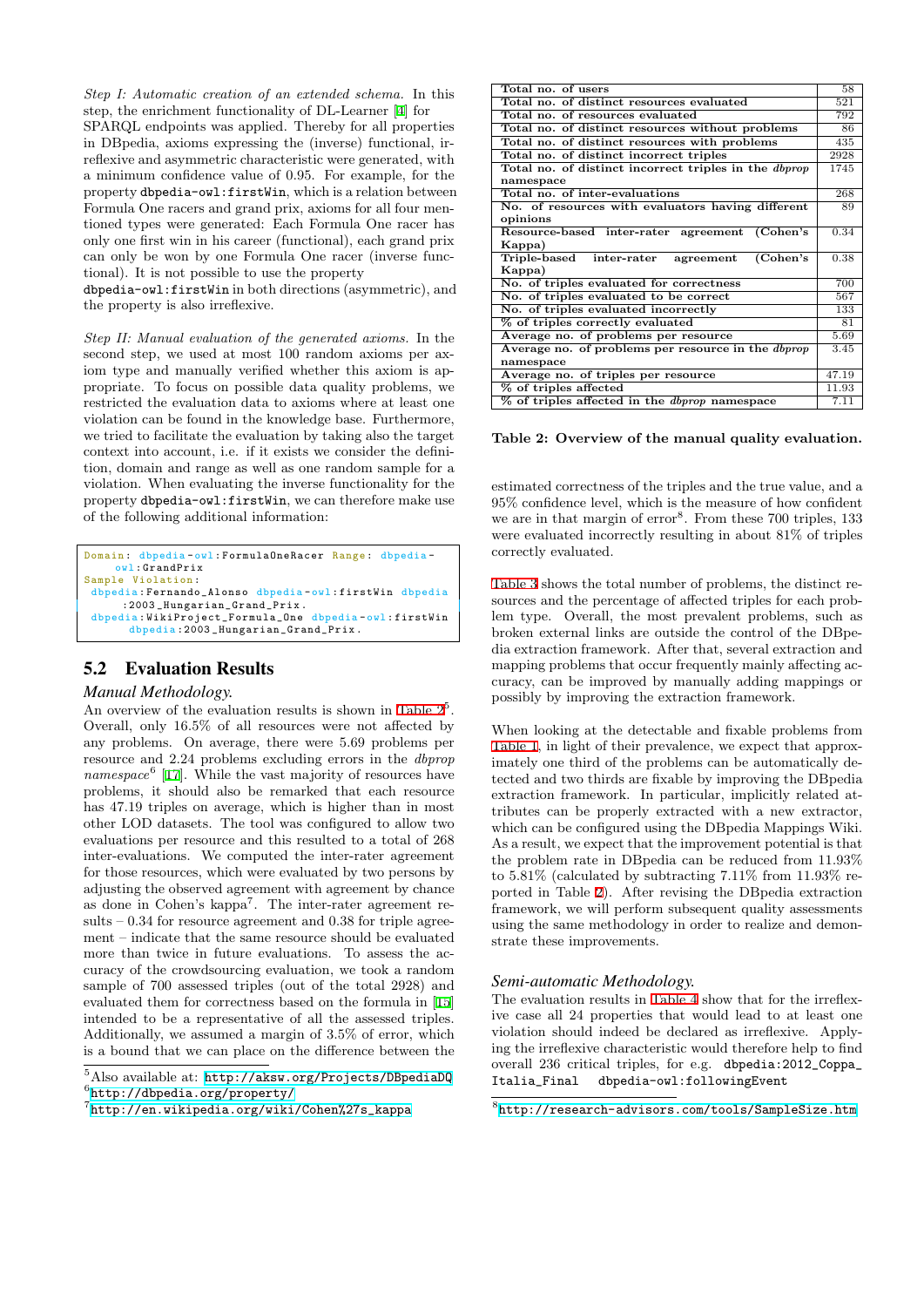| Criteria                                  | IТ             | $_{\rm DR}$             | AT~%  |
|-------------------------------------------|----------------|-------------------------|-------|
| Accuracy                                  |                |                         |       |
| Object incorrectly extracted              | 32             | 14                      | 2.69  |
| Object value is incorrectly extracted     | 259            | 121                     | 23.22 |
| Object value is incompletely extracted    | 229            | 109                     | 20.92 |
| Special template not recognized           | 14             | 12                      | 2.30  |
| Datatype problems                         | $\overline{7}$ | $\overline{6}$          | 1.15  |
| Datatype incorrectly extracted            | 356            | 131                     | 25.14 |
| Implicit relationship between attributes  | $\overline{8}$ | $\overline{4}$          | 0.77  |
| One fact is encoded in several attributes | 670            | 134                     | 25.72 |
| Several facts encoded in one attribute    | 87             | 54                      | 10.36 |
| Value computed from another value         | 14             | 14                      | 2.69  |
| Accuracy unassigned                       | 31             | 11                      | 2.11  |
| Relevantcy                                |                |                         |       |
| Irrelevant information extracted          | 204            | 29                      | 5.57  |
| Extraction of layout information          | 165            | 97                      | 18.62 |
| Redundant attributes value                | 198            | 64                      | 12.28 |
| Image related information                 | 121            | 60                      | 11.52 |
| Other irrelevant information              | 110            | 44                      | 8.45  |
| Relevancy unassigned                      | 1              | 1                       | 0.19  |
| $Representational-consistency$            |                |                         |       |
| Representation of number values           | 29             | 8                       | 1.54  |
| Representational-consistency unassigned   | 5              | $\overline{2}$          | 0.38  |
| Interlinking                              |                |                         |       |
| External websites (URLs)                  | 222            | 100                     | 19.19 |
| Interlinks with other datasets (URIs)     | $\overline{2}$ | $\overline{2}$          | 0.38  |
| Links to Wikimedia                        | 138            | 71                      | 13.63 |
| Links to Freebase                         | 99             | 99                      | 19.00 |
| Links to Geospecies                       | $\overline{0}$ | $\Omega$                | 0.00  |
| Links generated via Flickr wrapper        | 135            | 135                     | 25.91 |
| <b>Interlinking</b> unassigned            | $\overline{3}$ | $\overline{\mathbf{3}}$ | 0.58  |

### **Table 3: Detected number of problem for each of the defined quality problems. IT = Incorrect triples, DR = Distinct resources, AT = Affected triples.**

<span id="page-6-2"></span>dbpedia:2012\_Coppa\_Italia\_Final, which is not meaningful as no event is the following event of itself. For asymmetry, we got 81 approved properties, for example, containing dbpedia-owl:starring with domain Work and range Actor. Compared with this, there are also some properties where asymmetry is not always appropriate, e.g. dbpedia-owl:influenced.

Functionality, i.e. having at most one value of a property, can be applied to 76 properties. During the evaluation, we observed invalid facts such as, for example, two different values 2600.0 and 1630.0 for the density of the moon Himalia. We spotted overall 199,480 errors of this type in the knowledge base. As the result of the inverse functionality evaluation, we obtained 13 properties where the object in the triple should only be related to one unique subject, e.g. there should only be one Formula One racer which won a particular grand prix, which is implicit when using the property dbpedia-owl:lastWin.

### 6. RELATED WORK

<span id="page-6-0"></span>*Web data quality assessment frameworks.* There are a number of data quality assessment dimensions that have already been identified relevant to Linked Data, namely, accuracy, timeliness, completeness, relevancy, conciseness, consistency, to name a few [2]. Additional quality criteria such as uniformity, versatility, comprehensibility, amount of data, validity, licensing, accessibility and performance were also introduced to be additional means of assessing the quality of LOD [7]. Additionally, there are several efforts in developing data quality assess[me](#page-7-11)nt frameworks in order to assess the data quality of LOD. These efforts are either semi-automated [7], automated [8] or manual [3, 20].

Even though these frameworks introduce useful methodologies to assess the quality of a dataset, either the results are difficult to interpret, do not allow a user to choose the input dataset or [re](#page-7-12)quire a cons[id](#page-7-13)[era](#page-7-14)ble amount of user involvement. In our experiment, we used crowdsourcing to perform the evaluation because (1) none of the frameworks provided the granularity of quality criteria that we identified to be quality problems in DBpedia resources and (2) we were interested in whether it was possible to use crowdsourcing to assess and thus improve the quality of a dataset.

*Concrete Web Data quality assessments.* An effort to assess the quality of web data was undertaken in 2008 [5], where 14.1 billion HTML tables from Google's general-purpose web crawl were analyzed in order to retrieve those tables that have high-quality relations. Additionally, there have been studies focused on assessing the quality of RDF data [9] to report the errors occurring while publishing RDF [d](#page-7-15)ata and the effects and means to improve the quality of structured data on the web. As part of an empirical study [10] 4 million RDF/XML documents were analyzed, which provided insights into the level of conformance in these docu[me](#page-7-16)nts with respect to the Linked Data guidelines. Even though these studies accessed a vast amount of web or RDF/XML data, most of the analysis was performed automat[ica](#page-7-17)lly and therefore the problems arising due to contextual discrepancies were overlooked. Another study aimed to develop a framework for the DBpedia quality assessment [14]. In this study, particular problems of the DBpedia extraction framework were taken into account and integrated in the framework. However, only a small sample (75 resources) were assessed in this case and an older DBpedia ver[sio](#page-7-18)n (2010) was analyzed.

*Crowdsourcing-based tasks.* There are already a number of efforts which use crowdsourcing focused on a specific type of task. For example, crowdsourcing is used for entity linking or resolution [6], quality assurance and resource mangement [22] or for enhancement of ontology alignments [21] especially in Linked Data. However, in our case, we did not submit tasks to the popular internet marketplaces such as Amazon Mechanical Turk or CrowdFlower<sup>9</sup>. Instead, we used the intellige[nc](#page-7-19)e of a large number of researchers who were [part](#page-7-20)icularly conversant with RDF to help assess [the](#page-7-21) quality of one of the important and most linked dataset, DBpedia.

## 7. CONCLUSION AND OUTLOOK

<span id="page-6-1"></span>To the best of our knowledge, this study is the first comprehensive empirical quality analysis for more than 500 resources of a large Linked Data dataset extracted from crowdsourced content. We found that a substantial number of problems exist and the overall quality, with a 11.93% error rate, is moderate. Moreover, the semi-automatic analysis revealed more than 200,000 violations of property characteristics. In addition to the quality analysis of DBpedia, we devised a generic methodology for Linked Data quality analysis, derived a comprehensive taxonomy of extraction quality problems and developed a tool which can assist in

 $^{9}$ http://crowdflower.com/